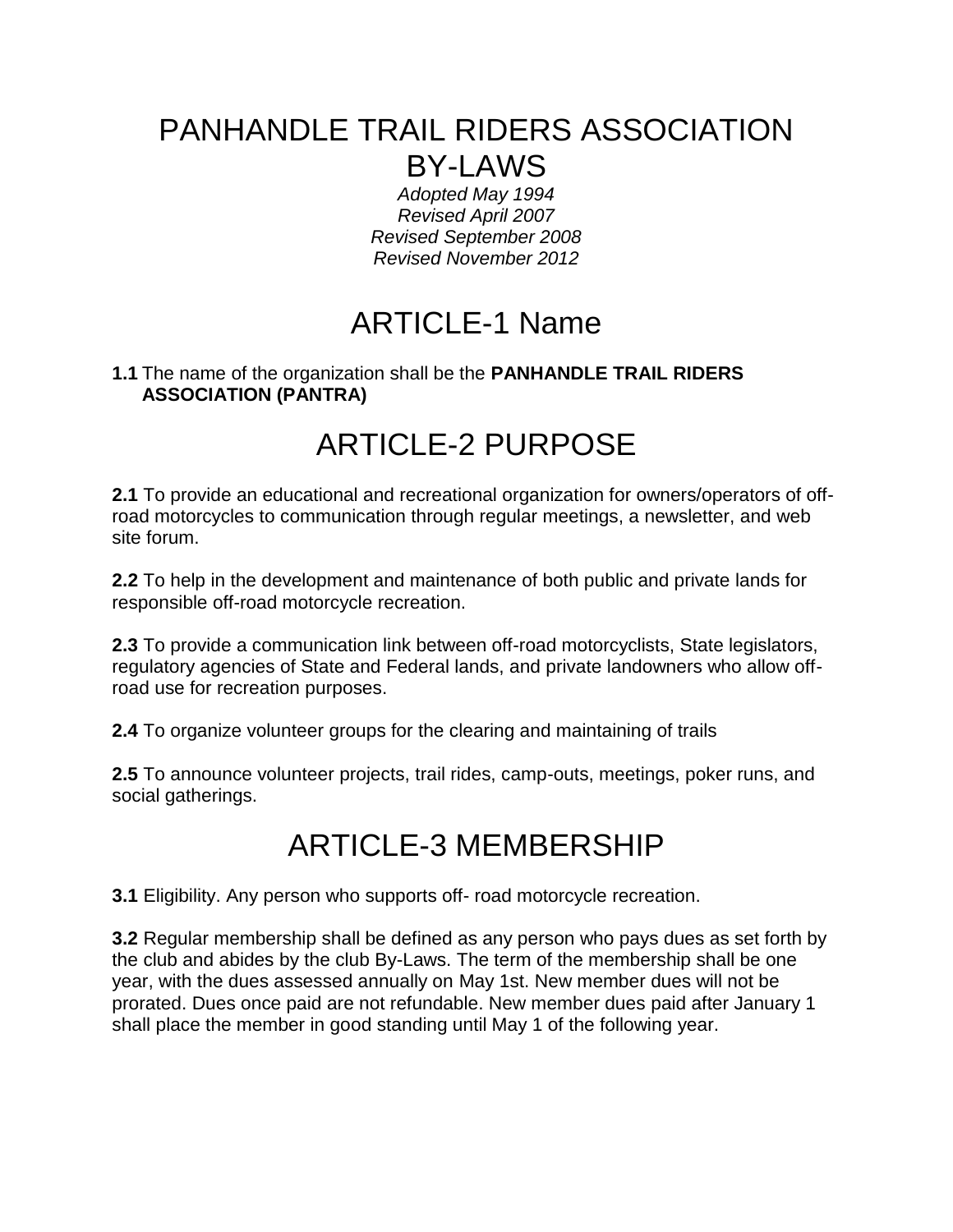**3.3** Good standing. All members shall be considered in good standing unless they are one month behind on membership dues. Any member not in good standing shall give up all voting rights and the privileges of membership.

**3.4** Removal from good standing. Any member may be expelled for conduct unbecoming a member of the association by a majority vote of the board of directors. Any expelled member may request a review by the membership at the next monthly meeting and such a request shall be submitted to the members present for a vote. A two- thirds majority vote of the members present is required to re-instate the expelled member.

# ARTICLE –4 DUES

**4.1** Individual membership. Dues for an individual shall be 20.00 per year. The individual member shall have one vote on association business and can participate in all activities and functions offered by the club.

**4.2** Family membership. Dues for a family shall be 25.00 per year. Each family member shall have one vote on association business and can participate in all activities and functions offered by the club.

**4.3** Student membership. Dues for a student shall be 10.00 per year. A student shall be defined as anyone less than 18 years of age. Parental consent is required for membership.

## ARTICLE –5 OFFICERS

**5.1** The Board of Directors shall consist of four members as follows; the President, Vice President, Secretary and Treasurer, . The terms of the office for officers and board members shall be one year. Any officer shall remain in the elected office until succeeded by a duly elected person for that office. Officers are eligible for re-election. The Board may fill vacancies in any office for the balance of the term upon resignation of elected member, if approved by a majority of the Board. Any officer or board member may be removed from office without cause by a vote of two-thirds majority of those present at any regular meeting. Officers must be active members in good standing.

**5.2** President. The President shall be the chief executive officer of the club and shall supervise and control the business affairs of the club. The president shall preside at all meetings of the club and of the Board of Directors.

**5.3** Vice President. The Vice President shall assume all the duties of the President in his/her absence. The Vice President shall assist in all the Presidents duties and assume the position of President if the office is vacated. The Vice President shall be the Manager of Physical Assets.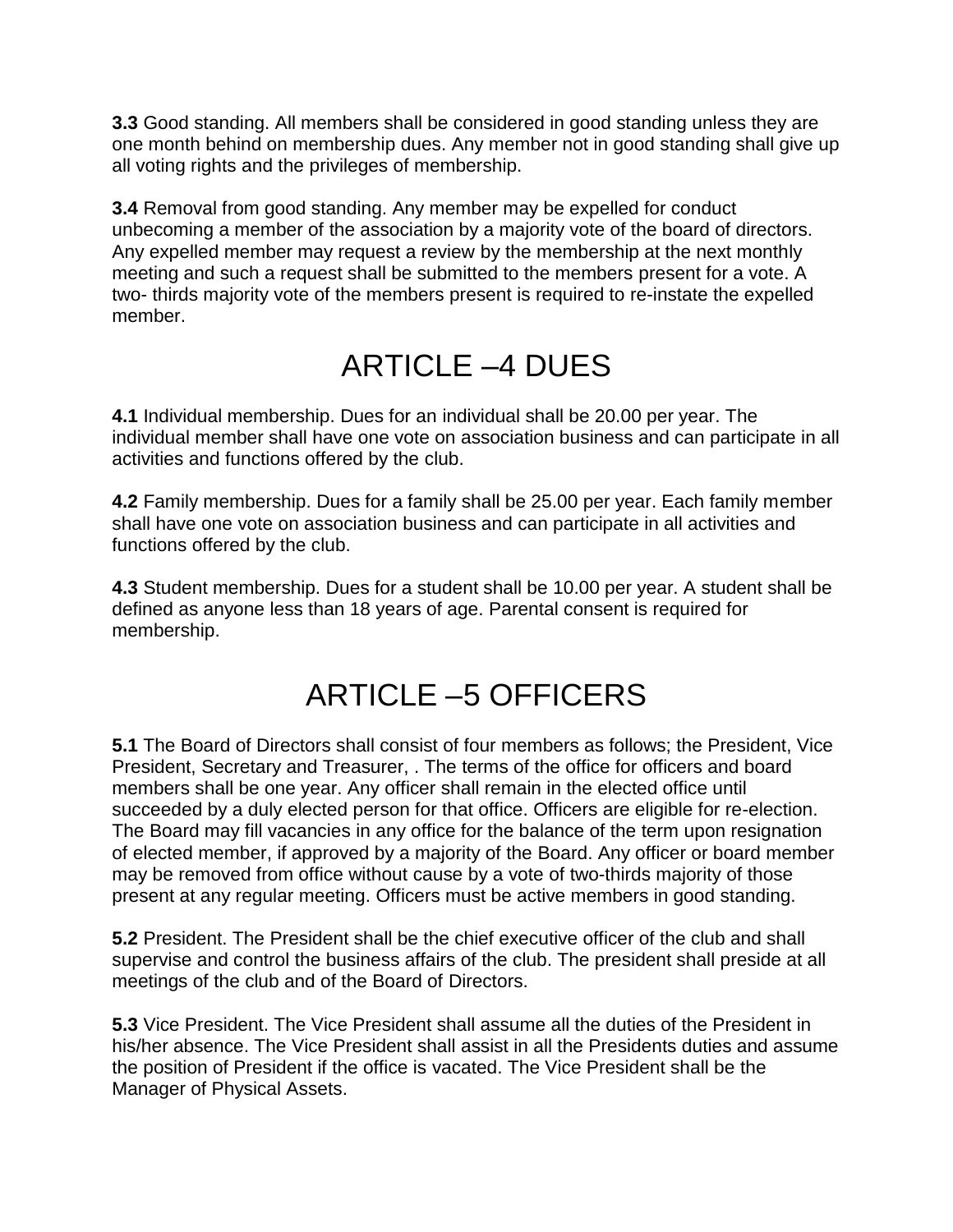**5.4** Secretary. The Secretary shall keep a record of all meetings, read the minutes of the previous meetings, keep a roll of members, and carry on all correspondence for the association. The Secretary shall at the expiration of the term of office submit all club documents to the successor of the office

**5.5** Treasurer. The Treasurer shall receive all monies paid to the association from all sources, keep an accurate account of all monies received and expended, pay all bills authorized by the Board of Directors, maintain association financial records and deliver a report at every monthly meeting. At the end of each fiscal year, the Treasurer shall submit a financial report to the membership. The fiscal year shall be January 1st to December 31st of each year. The Treasurer at the expiration of the term of office shall submit to the successor of the office all records and funds belonging to the association.

## ARTICLE-6 ELECTIONS

**6.1** Nominations for the office of President, Vice President, Secretary, and Treasure shall be accepted by the current Board starting on the first of November and continuing through the start of the regular meeting held in December. Nominations for officers may be cast at a regular monthly meeting in person, by proxy, postal mail, or e-mail.

**6.2** All nominees for office shall be contacted by a Board member to either accept or decline the nomination.

**6.3** Eligibility. All candidates for office shall be active members in good standing.

**6.4** Eligibility to vote. All Individual, Family, and Student members in good standing are eligible to vote.

**6.5** During the regular meeting held in December, the Board shall hold elections for the office of President, Vice President, Secretary, and Treasurer. Nominated individuals are allowed to run for every position, but only obtain one. The nominees willing to run for each position shall be voted upon by either written ballet or raise of hands as determined by motion at the election meeting, a candidate receiving a majority of the votes shall be declared elected. The voting order shall be, President, Vice President, Secretary, and Treasurer.

**6.6** All newly elected officers and Board members shall assume office on January 1st. The outgoing officers are obligated to assist new officers for a transition period of one month.

## ARTICLE-7 MEETINGS

**7.1** Regular meetings shall be held on the second Wednesday of each month.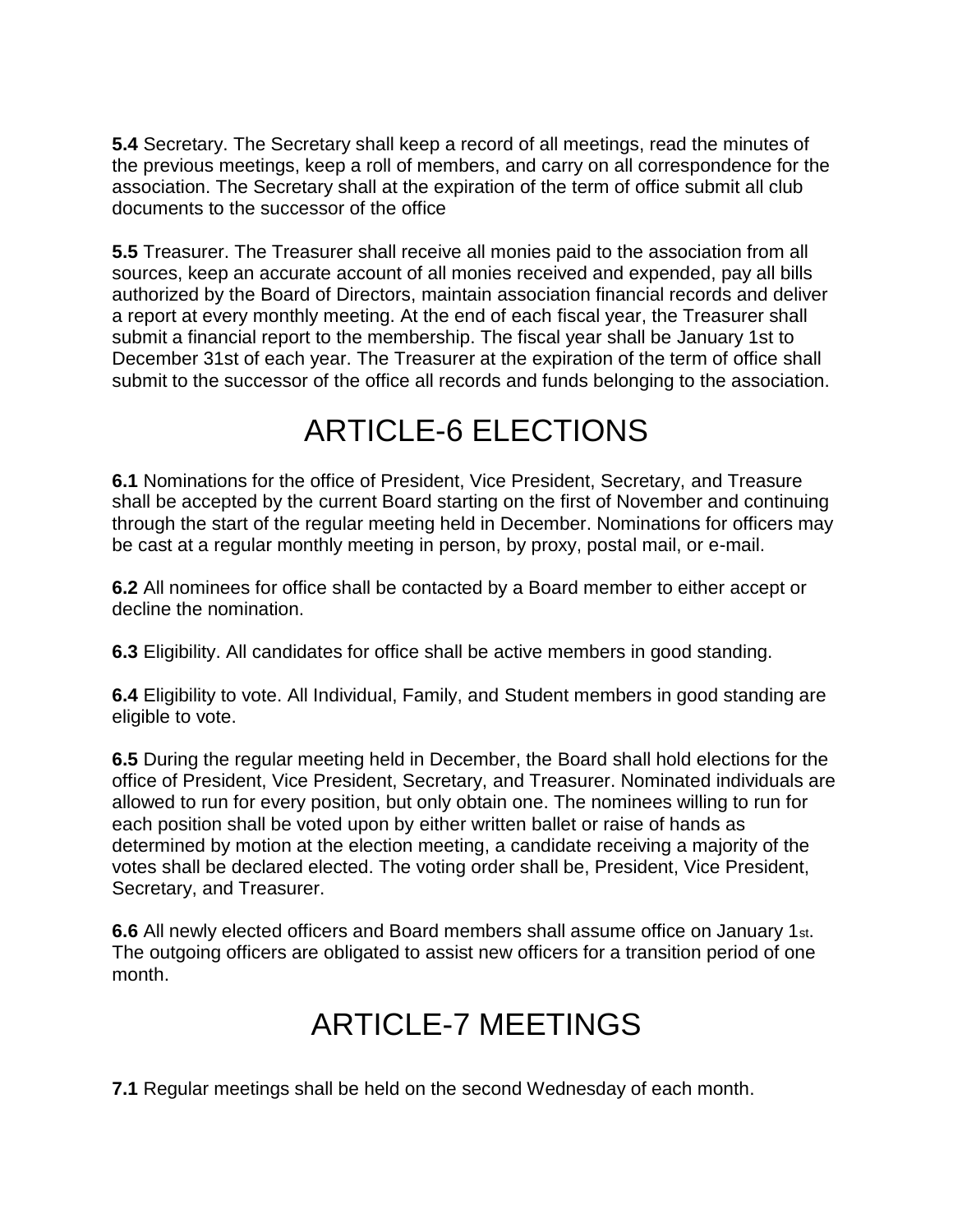**7.2** The order of business at the monthly meeting shall be as follows: Call to order Reading of minutes from previous meeting Treasury report Old business still open New business Announcements/Additional rides scheduled Adjournment

# ARTICLE 8-ASSOCIATION PHYSICAL ASSETS

**8.1** Ownership of Physical Assets. The association may from time to time procure Physical Assets for furthering the Purposes of the Association as delineated in Article 2. The Assets are separate from the funds in the Association Treasury. The membership shall determine the procurement or disposal of physical assets by a majority vote of the membership present at a regularly scheduled meeting. The Vice President shall be the Manager of Physical Assets.

**8.2** Records of Physical Assets. The Association Vice President shall maintain an inventory of Physical Assets consisting of, a description of the asset, , the initial value of the asset, . The Association Vice President shall maintain a record of the storage location of physical assets.

**8.3** Storage of Physical Assets. The storage locations for the physical assets shall be reasonably secure from damage and theft and weather protected appropriate to the asset being stored

**8.4** Maintenance of Physical Assets will be at the direction of the Board.

**8.5** Use of Physical Assets. Physical Assets shall be used only by association members in good standing. Members wishing to utilize Physical Assets shall request use of the Asset from the Vice President or from the Board.

**8.6** Disposal of Physical Assets. The membership shall determine by a majority vote of the membership present at a regularly scheduled meeting

#### ARTICLE-9 AMENDMENTS

**9.1** The association By-Laws may be amended at any regular monthly meeting, provided a written or verbal notice of the proposed amendment has been presented to the membership body at least one meeting prior to the vote.

**9.2** Ratification of the proposed amendment requires a two-thirds majority vote of members in good standing in attendance.